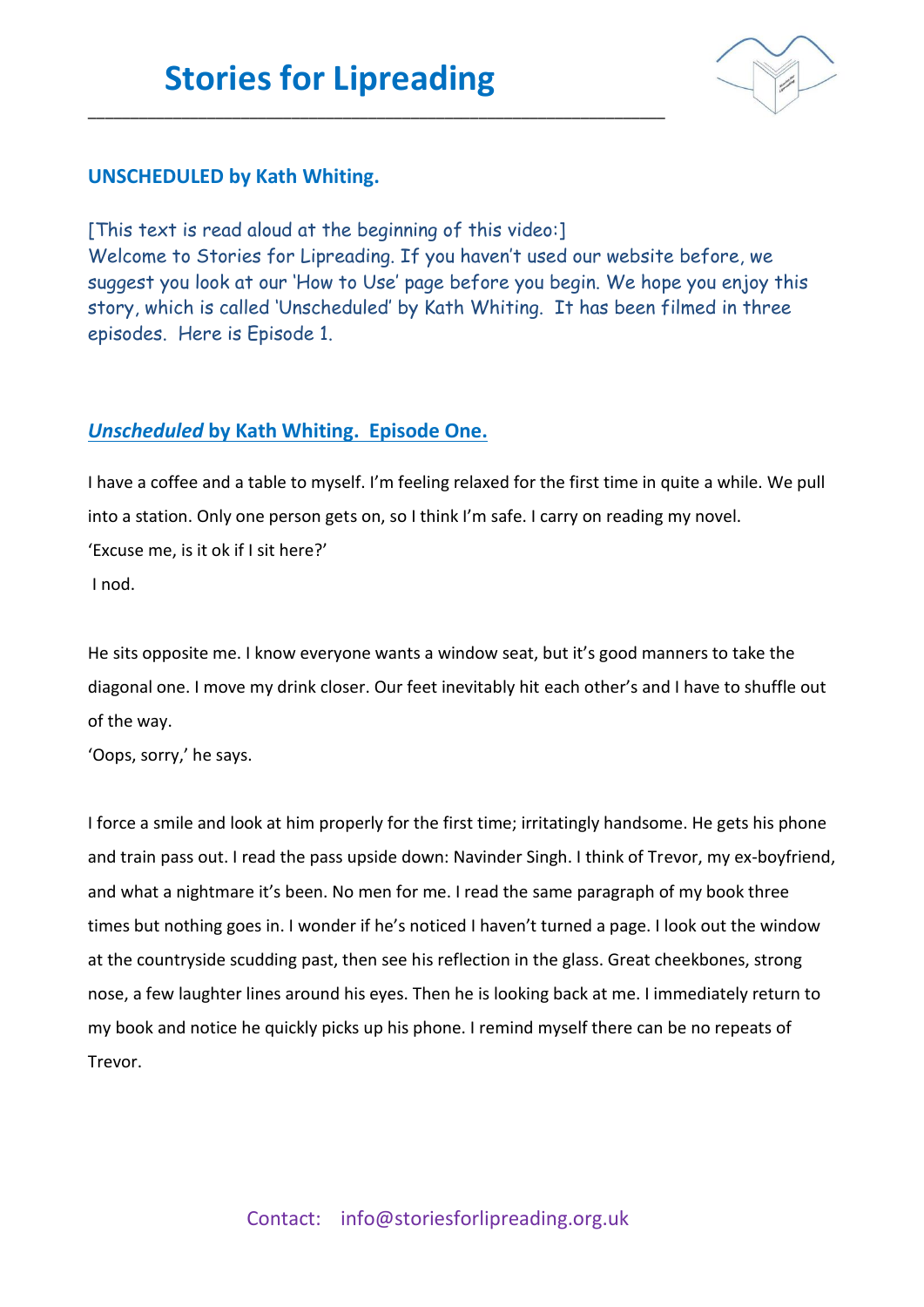### **Stories for Lipreading**

\_\_\_\_\_\_\_\_\_\_\_\_\_\_\_\_\_\_\_\_\_\_\_\_\_\_\_\_\_\_\_\_\_\_\_\_\_\_\_\_\_\_\_\_\_\_\_\_\_\_\_\_\_\_\_\_\_\_\_\_\_\_\_\_\_\_\_\_



I'm consoling myself that at least I'm getting off at the next stop when the train jerks to an abrupt halt. My coffee slides right across the table. Luckily Navinder Singh catches it just before it lands in his lap.

'Near miss, he says and passes the cup back to me. Our hands touch.

'Thank you.' I take a sip.

'You almost got me. I'd have looked like I'd wet myself.'

'Worse than that, it's still hot.'

'Lucky escape!'

The tannoy crackles into life and announces an extended delay due to signal failure.

'Always happens just before you get off,' I say, rolling my eyes.

'Do you live in Winchester too?' he asks.

'Yeah.'

'I can practically see my place from here,' he says, pointing out the window. 'What about you?' I remind myself not to be specific. 'A couple of miles out.'

'Have you been here long?'

'Just moved down,' I tell him.

'Work? A man?' he asks and I know he's interested.

'I had to get away. Needed a fresh start.'

'I can relate to that!' he says. 'It's a hard place to make friends though, don't you think?'

'I haven't made any yet.' I close my book.

He looks at the cover. 'Oh wow, she is my favourite author.'

I laugh, I can't help myself. 'Mine too.'

The time we are together goes quickly. For a blissful hour, the ghost of Trevor leaves my mind. We have the same taste in books and films. We have an interesting discussion about the portrayal of violence in fiction. I'm disappointed when the train lurches into life. Within a minute we are pulling into Winchester and reality. I grab my things and stand up.

'I really enjoyed meeting you,' he says. 'Hope to see you around. Maybe we could-'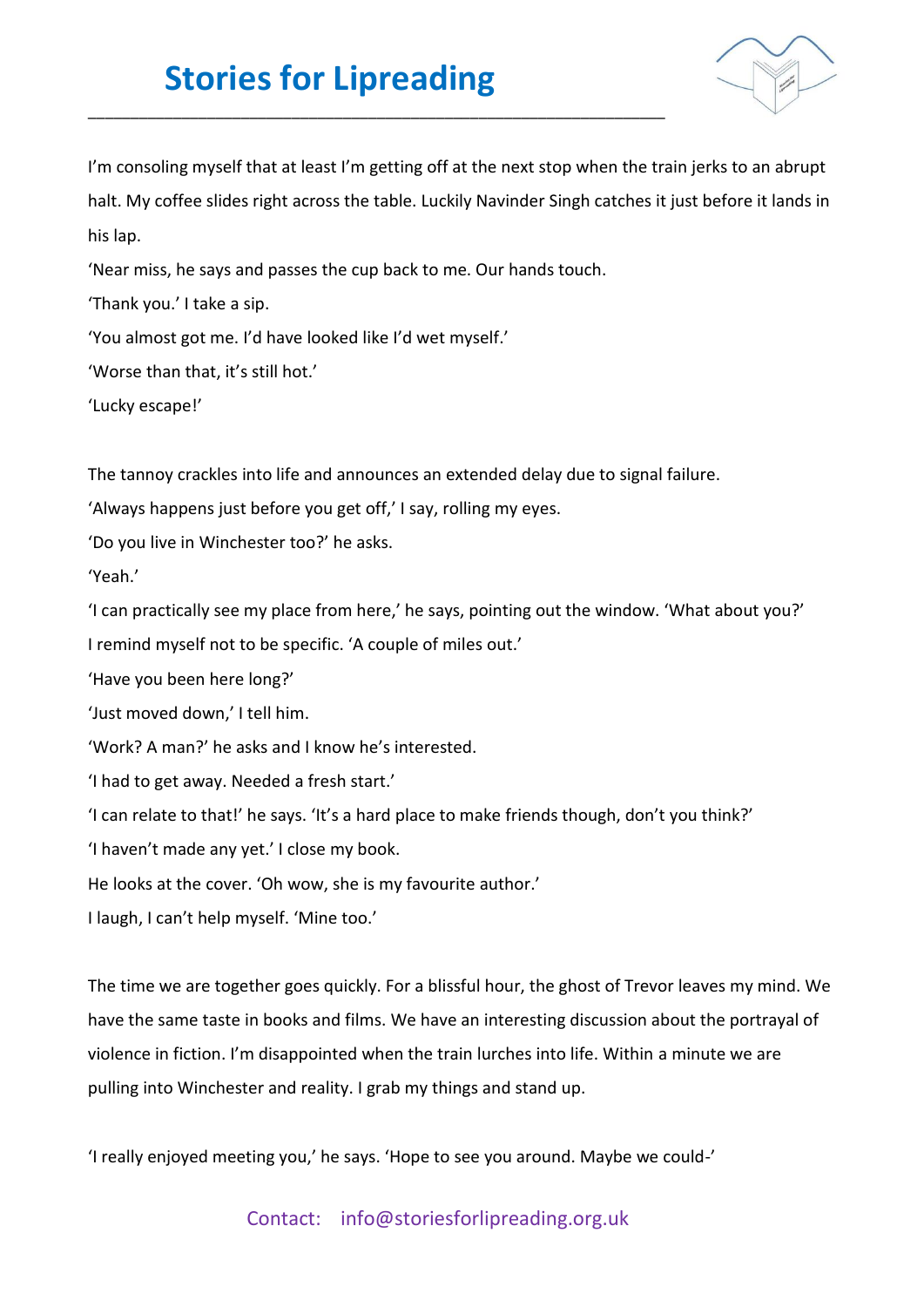# **Stories for Lipreading**

\_\_\_\_\_\_\_\_\_\_\_\_\_\_\_\_\_\_\_\_\_\_\_\_\_\_\_\_\_\_\_\_\_\_\_\_\_\_\_\_\_\_\_\_\_\_\_\_\_\_\_\_\_\_\_\_\_\_\_\_\_\_\_\_\_\_\_\_



He's interrupted by the bleeping of the doors opening. We hurry to get out. 'Bye then!' I try and sound cheery, then turn and walk away. I don't look back. I force myself to think of Trevor, but in my mind he morphs into Navinder Singh.

\*\*\*

### *Unscheduled* **by Kath Whiting. Episode Two.**

It's another deathly quiet shift in the café. The grandfather clock is ticking out endless seconds. Jeanie, the other waitress is glued to her phone but I need to be busy, otherwise my mind will fill itself with painful memories. I concentrate on folding napkins into origami swans. The bell on the door goes, finally a customer. He sits at a table facing the window. I grab a menu and rush over. Jeanie doesn't even look up.

'Good morning, Sir. Can I get you a drink while you look at the menu?'

He turns around. It is Navinder Singh. My heart starts thumping in my chest.

'Oh my goodness! Train Girl, from yesterday!' He starts laughing. 'What are the chances?'

'Quite a coincidence.' I wrack my brains, trying to remember if I'd mentioned where I worked.

'Maybe the Gods are trying to tell us something.' He winks at me. His eyes are dark, hypnotic.

Jeanie is looking over, interested.

'I, um, need to get you something.' I hand him the menu.

'Like your number?'

I feel myself blushing. I glance again at Jeanie who is still staring. I don't know if she can hear. 'Tea, coffee, juice?'

'I'm sorry, you're at work. I'll have coffee please, but not in my lap. And can I get a cheese and tomato sandwich?'

'Coming right up.' I take back his unopened menu.

When I'm making the coffee, Jeanie nudges me. 'He's a looker.' 'What? Oh, I hadn't noticed.'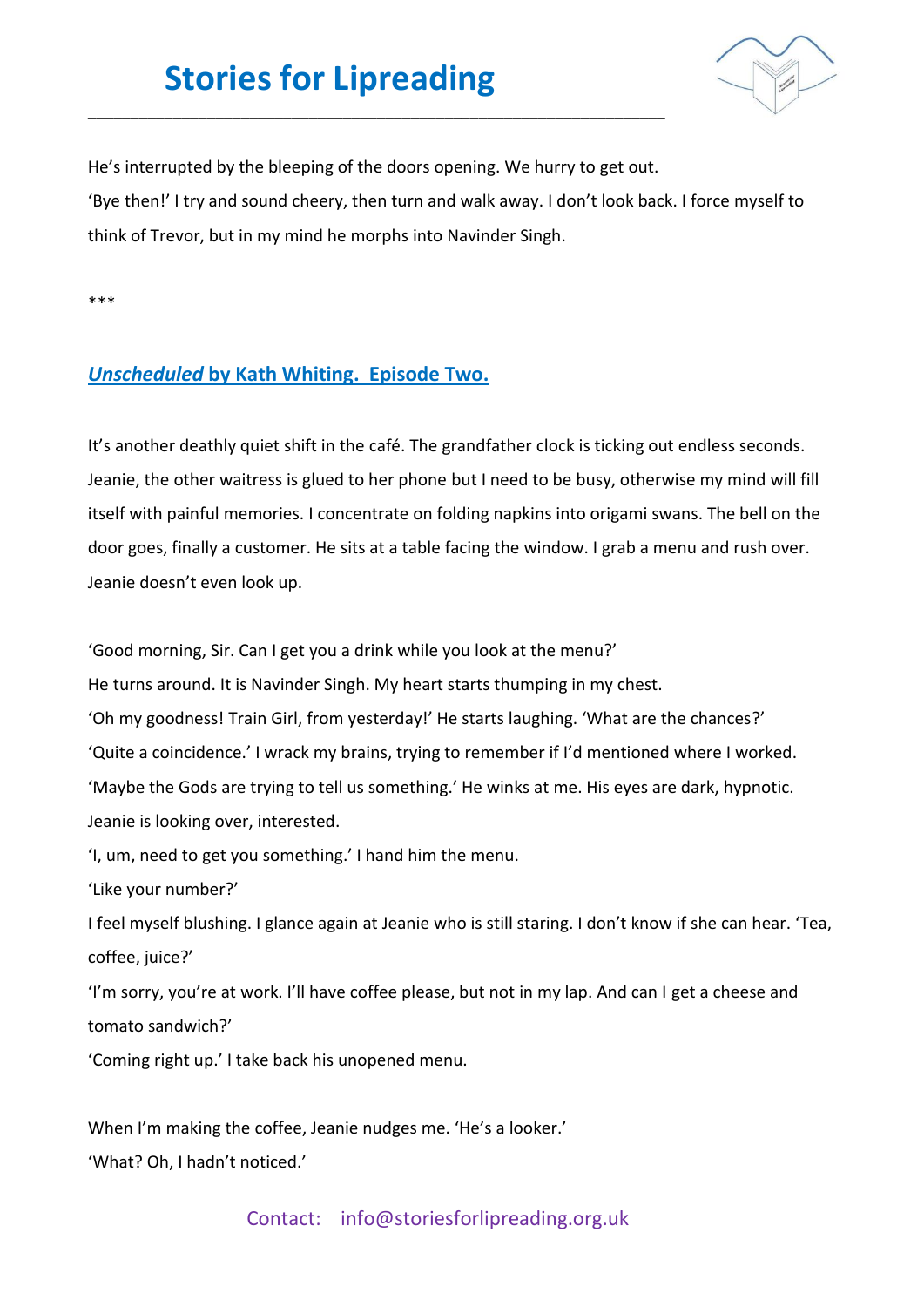# **Stories for Lipreading**

\_\_\_\_\_\_\_\_\_\_\_\_\_\_\_\_\_\_\_\_\_\_\_\_\_\_\_\_\_\_\_\_\_\_\_\_\_\_\_\_\_\_\_\_\_\_\_\_\_\_\_\_\_\_\_\_\_\_\_\_\_\_\_\_\_\_\_\_



'Well, he likes you. He hasn't taken his eyes off you.'

The flowery china rattles in my hand as I carry the coffee.

'Very pretty,' he says, as I set the cup and saucer down. 'The china,' he adds quickly. I put down a napkin and he grabs my hand. Navinder Singh has a strong grip. 'I'm sorry if I've embarrassed you; it's just that I was kicking myself yesterday when I didn't do anything and here you are today. It's like a second chance.'

His eyes are wide, imploring. Do I get a second chance at happiness; do I let myself go again? Everything that happened with Trevor comes back to me. And how did Navinder Singh know I'd be here. He seems genuine, but it's easy to pretend. A shiver runs through me.

'So, a drink?' he asks. He smiles. His teeth are very straight and white.

I pull my hand away and take a step back, knocking over a chair behind me. I hear Jeanie laughing. I right the chair and run out to the kitchen. I make his sandwich, but force Jeanie to take it out to him. I stay out the back.

\*\*\*

#### *Unscheduled* **by Kath Whiting. Episode Three.**

I look at the text message on my phone. I can't believe Jeanie has cancelled on me again. I really don't have any friends in this city. I've just paid seven pounds for a large glass of red and I'm not going to leave it, so now I've got to sit at the bar on my own.

'Not again,' says a voice behind me.

I'm not even surprised when I turn and see it's Navinder Singh. It's like my subconscious has summoned him to taunt me. He is wearing a red shirt, it looks good on him.

'Are you following me?' I ask.

'No. I can honestly see how you might think that, but I'm really not.'